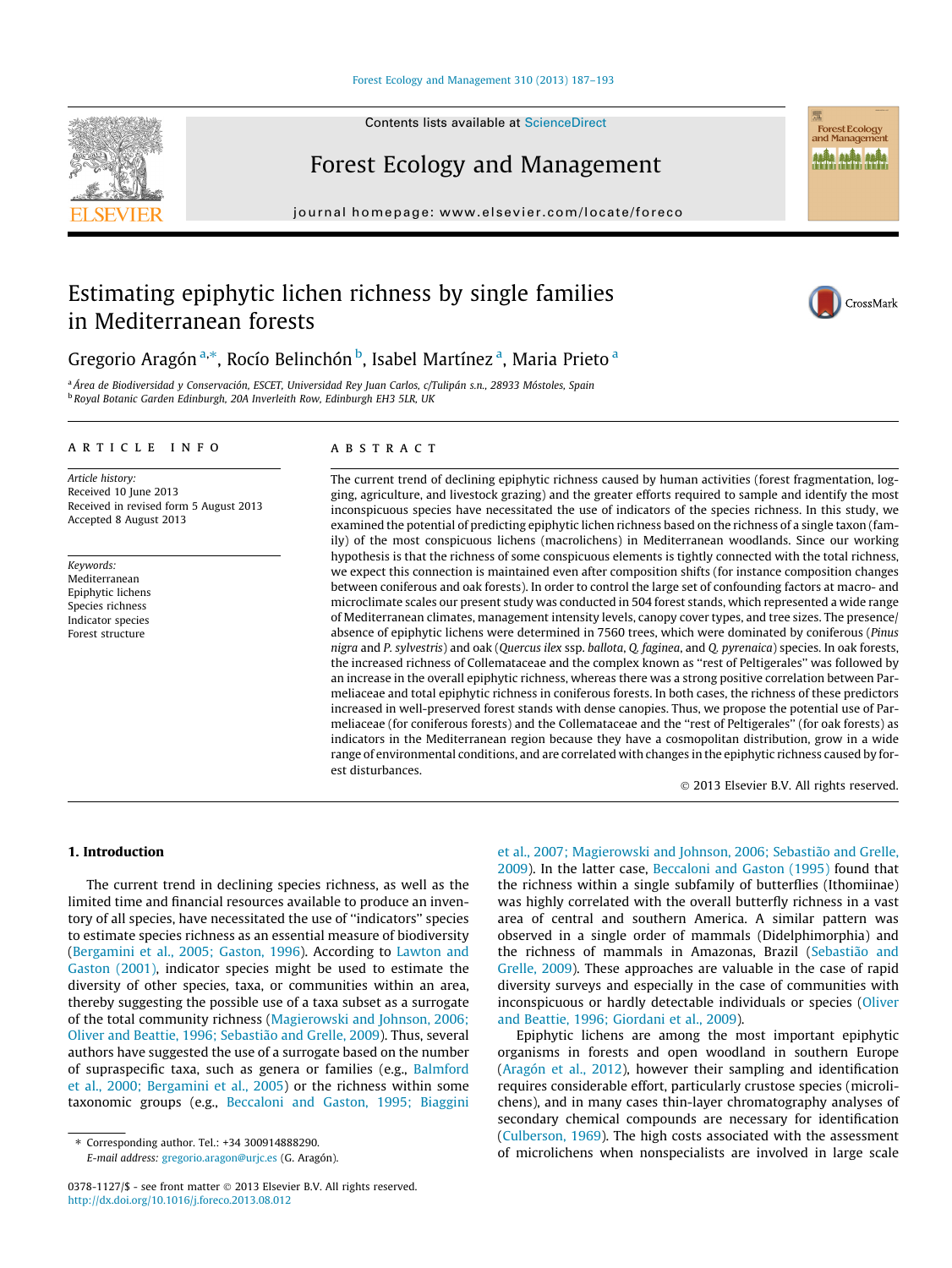surveys, are probably the main reason why they are frequently neglected, although microlichens are more diverse than macrolichens (foliose and fruticose species) in many habitats and regions [\(Berga](#page-6-0)[mini et al., 2005, 2007; Ellis and Coppins, 2006\)](#page-6-0).

Most previous studies have focused on the major threats that affect lichen diversity: forest fragmentation, forest management, land use, air pollution, and climate change ([Moning et al., 2009; Ellis,](#page-6-0) [2012; Nascimbene et al., 2013a](#page-6-0)), which have suggested that several lichen species are restricted to old-growth forests with long ecological continuity. Lichens are highly sensitive to small environmental changes ([Kranner et al., 2008; Pinho et al., 2012\)](#page-6-0) because their physiology is strongly coupled to humidity, solar radiation, and temperature conditions [\(Green et al., 2008; Honegger, 2009](#page-6-0)). Thus, lichens have been used as indicators of ecological conditions and conservation values of forests ([Giordani, 2012; Giordani et al., 2012; Pinho](#page-6-0) [et al., 2012](#page-6-0)). However, there is still limited evidence to support a direct relationship between indicators and lichen species richness in different woodland habitats and their use is still neglected in monitoring programs [\(Ellis and Coppins, 2006; Ellis, 2012; Nascimbene](#page-6-0) [et al., 2010\)](#page-6-0). In particular, there is a lack of knowledge about Mediterranean woodlands, despite human activities such as clearing and logging, which lead to forest fragmentation [\(Belinchón et al., 2009;](#page-6-0) [Martínez et al., 2011](#page-6-0)), and agriculture and livestock grazing ([Aragón](#page-5-0) [et al., 2010a](#page-5-0); [Loppi and Pirintsos, 2000; Pinho et al., 2009\)](#page-6-0), which cause shifts in epiphytic communities, thereby leading to a systematic decline in the species richness and diversity ([Aragón et al.,](#page-5-0) [2010a; Loppi and Dominicis, 1996; Nascimbene et al., 2007](#page-5-0)).

A promising approach is to search for taxonomic groups within lichens that could be used as a surrogate of the total epiphytic richness, given that good surrogates should be correlated with changes in biodiversity due to spatial variability, succession, season, or disturbance [\(Colwell and Coddington, 1994; Gladstone, 2002; Sarkar](#page-6-0) [et al., 2005; Sauberer et al., 2004](#page-6-0)). Our main goal was to investigate the possibility of predicting epiphytic lichen richness based on the species richness of a single taxon (family) of macrolichens. As lichens are substrate specialists, we hypothesized that indicators should be determined by the host tree species. Thus, the study was conducted using five tree species in >500 forest stands in a wide range of climatic conditions in the Mediterranean region. In the previous work, [Aragón et al. \(2010a\)\)](#page-5-0) found that mature and unmanaged forests maintained the greatest epiphytic richness, and when forest disturbance was increased the number of epiphytes significantly decreased. In this sense, we also investigated whether species richness of the families tested as indicators were affected by the forest structure, particularly the canopy cover, management intensity, and tree size.

## 2. Material and methods

## 2.1. Study area

The study was carried out between 2004 and 2009 in different forested areas in Central Spain [\(Fig. 1\)](#page-2-0). This landscape is highly heterogeneous and comprises a flat area surrounded by mountains, with a mean plot elevation of 600–1670 m.a.s.l (maximum 2274 m.a.s.l). The climate is Mediterranean with a pronounced summer drought (May to September). The mean annual temperature ranges between 6.2 °C and 16.0 °C, but exceeds 30 °C in summer and is below  $0^{\circ}C$  in winter. The annual rainfall ranges from 424 to 1112 mm, with summer rainfall of 35–147 mm.

#### 2.2. Sampling design and data collection

The epiphytic richness is highly influenced by macro- and microclimatic variables ([Ellis, 2012](#page-6-0)), so the 504 sampling plots were randomly selected based on habitat type, altitude, and latitude. We selected the following variables for each plot: potential sun direct incident radiation (PDIR) (MJ cm<sup> $-2$ </sup> yr $^{-1}$ ), which was calculated based on the latitude, slope, and plot exposition [\(McCune,](#page-6-0)  $2007$ ); summer rainfall (mm) and mean annual temperature ( $°C$ ), which were taken from CLIMOEST a climate simulator for the Iberian Peninsula ([Sánchez-Palomares et al., 1999](#page-6-0)); mean tree diameter at breast height (cm) of the 15 trees measured per plot as a surrogate of the stand forest structure; canopy cover (%); and management intensity (six levels):  $0 = no$  management;  $1 =$  hunting use; 2 = low-intensity cattle use; 3 = intermediate intensity cattle use; 4 = high-intensity cattle use; 5 = highest intensity of agricultural activities (i.e. cultivated dehesas with interspersed trees) (see [Aragón et al., 2010a](#page-5-0) for additional information on the climatic variables).

Data were collected in five forest types [\(Table 1\)](#page-2-0): oak forests of Quercus ilex ssp. ballota, which is an evergreen tree; Quercus faginea and Quercus pyrenaica, which are semideciduous species; and Pinus nigra and P. sylvestris, which are coniferous trees. At each site, 15 trees (diameter at breast height >9 cm) were randomly selected within 200 m  $\times$  200 m plot. To avoid the effects of different environmental conditions, the plots were always located at least 100 m from the forest edge ([Rheault et al., 2003](#page-6-0)). Each plot was georeferenced (GPSmap 60CSx, Garmin GPS).

At tree level, we recorded the presence of all lichen species up to a height of 2 m. We did not consider species within the first 10 cm from the soil to avoid the inclusion of terricolous lichens ([Aragón et al., 2010a\)](#page-5-0). A total of 7560 trees were studied.

#### 2.3. Data analyses

The lichen species were classified into two functional groups based on their growth form: macro- (foliose or fruticose species) or microlichens (crustose species), The macrolichens were grouped into suprageneric ranges at the family level. We only selected suprageneric ranges that included common and widespread species we could easily identify in the field, i.e., Physciaceae (Teloschistales), Parmeliaceae (Lecanorales), Collemataceae (Peltigerales), and the complex known as ''rest of Peltigerales'' (Pannariaceae, Nephromataceae, Lobariaceae, and Peltigeraceae), which were considered together. The latter are represented by families that comprise very few separate species, but they have very similar ecological requirements [\(Barkman, 1958; Burgaz](#page-6-0) [et al., 1994\)](#page-6-0). However, Collemataceae was considered as a separate group, which includes species with gelatinous dark thalli that are morphologically and ecologically very different from the families included in the rest of Peltigerales [\(Otálora et al., 2010\)](#page-6-0). The genera in each family are listed in [Appendix A](#page-5-0).

We used Pearson's linear correlation coefficients to explore the relationships between the species richness of the four macrolichen groups (pairwise tests) and the total richness of species. We tested the use of indicator taxa at the plot level in two different situations: (1) in each forest type, and (2) in coniferous versus oak forests. In each situation, we evaluated the relationship between the richness of the selected families and the total species richness to determine whether a single family could be used as a total species richness predictor. When testing correlation, the number of species of each family was subtracted to the total richness. For example, when testing Collemataceae as potential predictor, the total species richness would be the sum of all species except Collemataceae. To avoid Type I errors, the alpha values were divided by the number of correlations (four correlations) ([Sebastião and Grelle, 2009\)](#page-6-0).

In addition, we modeled the effects of the climatic variables (mean annual temperature, annual rainfall, and PDIR) and forest stand variables (canopy cover, mean tree diameter, and management intensity) on the richness of the families by fitting generalized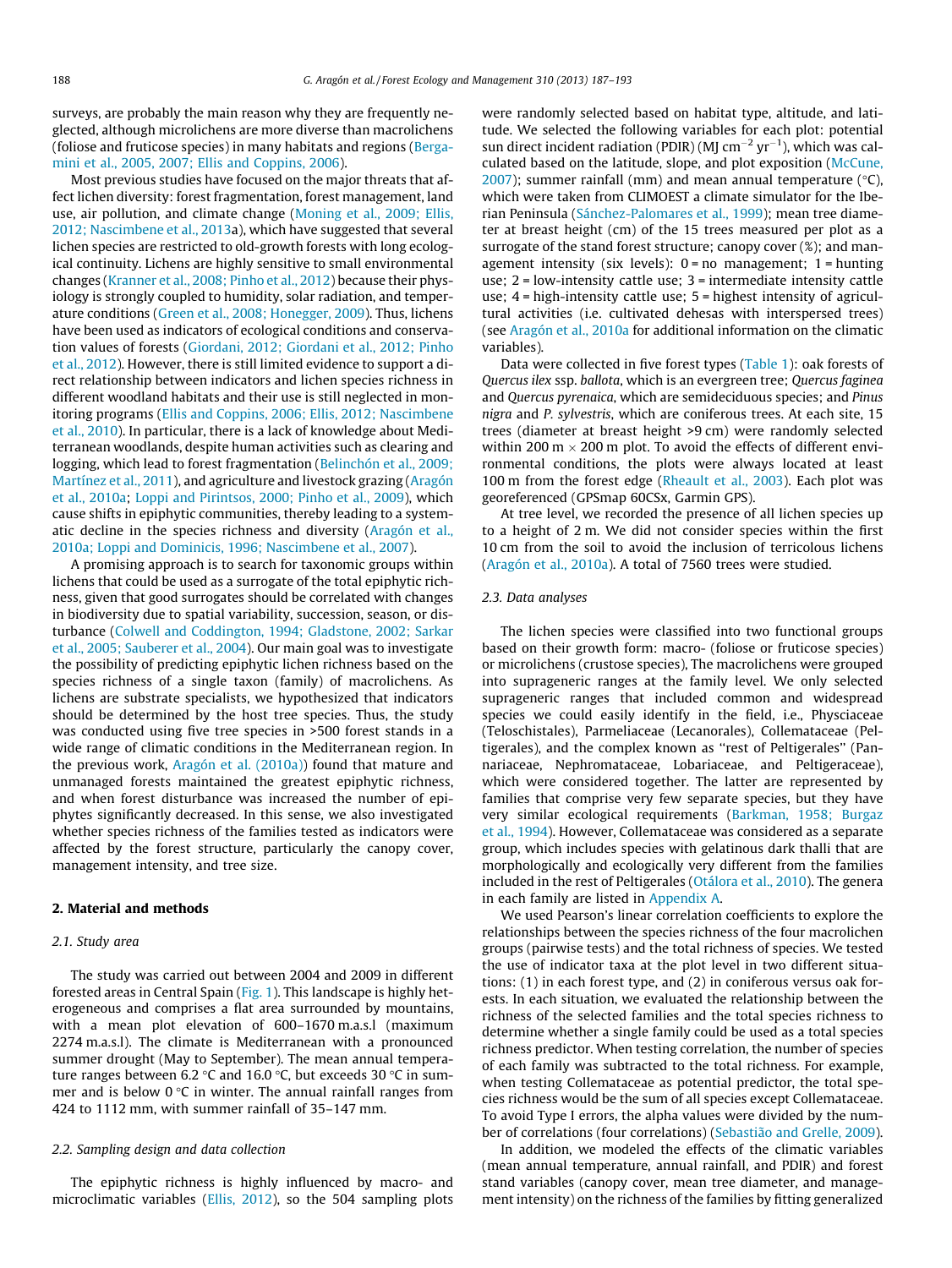<span id="page-2-0"></span>

Fig. 1. Map of Spain showing the sites sampled. (A) Oak woodlands and (B) Coniferous woodlands.

#### Table 1

Environmental parameters for the five different forest types. Means ± SD for the different parameters, and minimum and maximum values are included in parentheses.

|                      | No. of plots | Elevation (m.a.s.l.) | Tree diameter (cm) | Canopy cover (%)  |
|----------------------|--------------|----------------------|--------------------|-------------------|
| Ouercus ilex ballota | 132          | $904.95 \pm 241.71$  | $25.01 \pm 9.64$   | $47.29 \pm 20.33$ |
|                      |              | (500–1450)           | $(11.36 - 61.66)$  | (10–95)           |
| O. faginea           | 147          | $964.74 \pm 222.32$  | $26.21 \pm 6.89$   | $45.93 \pm 19.96$ |
|                      |              | (550–1460)           | $(12.19 - 41.09)$  | $(10 - 95)$       |
| O. pyrenaica         | 58           | $1191.37 \pm 218.31$ | $24.79 \pm 8.35$   | $60.64 \pm 19.17$ |
|                      |              | (824–1650)           | $(11.91 - 48.95)$  | $(20 - 90)$       |
| Pinus nigra          | 110          | $1352.29 \pm 124.09$ | $32.74 \pm 9.31$   | $57.22 \pm 16.62$ |
|                      |              | $(933 - 1630)$       | $(14.96 - 61.86)$  | $(20 - 90)$       |
| P. sylvestris        | 57           | $1510.66 \pm 102.57$ | $34.26 \pm 7.69$   | $58.24 \pm 15.82$ |
|                      |              | (1279–1670)          | $(18.62 - 58.21)$  | (15–90)           |

linear models (GENMOD SAS v. 9) [\(McCullagh and Nelder, 1989\)](#page-6-0). The significance of each predictor was estimated using a deviance test ([Guisan et al., 2002\)](#page-6-0). Predictors were excluded from the model when the level of significance was higher than 0.05. We assumed Poisson errors for the response variables.

## 3. Results

A total of 182 epiphytic species were identified, 93 in coniferous forests, 135 in oak forests, and 46 in both types of forest. 47 and 89 species were unique to coniferous and oak forests, respectively. Ninety species were foliose or fruticose (macrolichens) and 92 were crustose (microlichens). The most common families of macrolichens were Parmeliaceae (34 species), followed by Physciaceae (16 species), Collemataceae (16 species), and the rest of Peltigerales (Lobariaceae, Nephromataceae, Pannariaceae, and Peltigeraceae) (15 species). Teloschistaceae (2 species), Cladoniaceae (4 species), and Ramalinaceae (3 species) were not included in the analyses.

The total species richness in each forest type and the species richness of each suprageneric range selected are listed in [Table 2.](#page-3-0) Parmeliaceae was the most common group in all of the forest types whereas the remaining families were mainly associated with Quercus forest stands. The number of species per plot ranged from 10 to 53 ([Table 2\)](#page-3-0).

Collemataceae was highly and positively correlated with the "rest of Peltigerales" whereas Physciaceae was negatively correlated with these two families [\(Table 3](#page-3-0)). In oak forest plots, the increase in the richness of Collemataceae and the ''rest of Peltigerales'' was highly and significantly correlated with the increase in the total species richness [\(Tables 4 and 5,](#page-3-0) [Fig. 2](#page-4-0)). A similar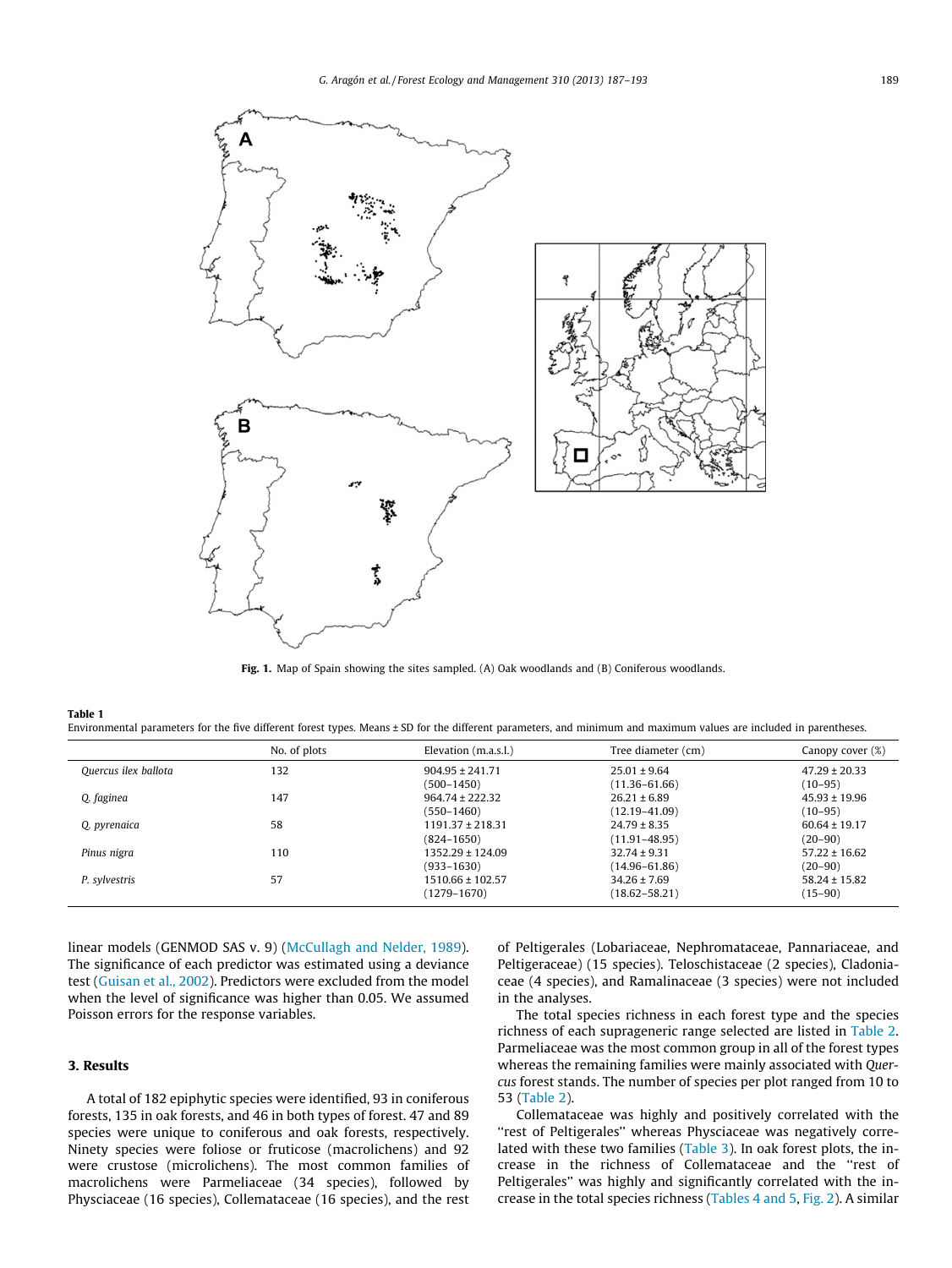#### <span id="page-3-0"></span>Table 2

|--|

| Forest type          |       |     |     |      | Plot level  |                  |         |
|----------------------|-------|-----|-----|------|-------------|------------------|---------|
|                      | Total | Phy | Par | Coll | Rest. Pelt. | Average          | Max/min |
| Quercus ilex ballota | 108   | 16  | .,  | 11   | Ч           | $27.64 \pm 7.53$ | 53/15   |
| Q. faginea           | 112   | 14  | 18  | 11   | 10          | $29.79 \pm 7.23$ | 49/18   |
| Q. pyrenaica         | 85    | 10  | 21  |      | 12          | $26.36 \pm 6.14$ | 41/17   |
| Pinus nigra          | 90    |     | 22  | υ    | U           | $22.24 \pm 6.15$ | 37/10   |
| P. sylvestris        | 75    |     | 20  | u    |             | $22.77 \pm 6.31$ | 40/13   |

trend was found for the richness of Parmeliaceae and the total richness in coniferous forests (Tables 4 and 5, [Fig. 2](#page-4-0)). However, Physciaceae was not significantly correlated with the total species richness.

In oak forests, results of the models (GENMODs) showed that species richness of Collemataceae and the ''rest of Peltigerales'' increased in plots with low management intensity and high canopy cover, whereas the richness of Physciaceae exhibited the opposite pattern. However, there were no relationships between the management intensity and the richness of Parmeliaceae [\(Table 6\)](#page-4-0). The models for coniferous forests showed that the richness of Parmeliaceae was greater in forest with low management intensity, high average tree diameters and high canopy cover ([Table 6\)](#page-4-0). For the macro-climatic conditions, we found that summer rainfall was an important variable that favored the richness of Collemataceae, ''rest of Peltigerales,'' and Parmeliaceae. However, it was notable that we did not found any effects on coniferous forests.

## 4. Discussion

Our results showed that we could predict the total species richness of epiphytic lichens in a wide range of forests in the

#### Table 3

| Pairwise correlations among the species richness for each taxonomic group evaluated. |  |
|--------------------------------------------------------------------------------------|--|
|--------------------------------------------------------------------------------------|--|

|                                                                      | Parmeliaceae    | Collematacae                            | Rest of peltigerales                                         |
|----------------------------------------------------------------------|-----------------|-----------------------------------------|--------------------------------------------------------------|
| Ouercus ilex ballota<br>Physciaceae<br>Parmeliaceae<br>Collemataceae | 0.139(0.112)    | $-0.450$ (<0.0001)<br>$-0.176(0.044)$   | $-0.459$ (<0.0001)<br>0.261(0.003)<br>$0.804$ (<0.0001)      |
| O.faginea<br>Physciaceae<br>Parmeliaceae<br>Collemataceae            | 0.240(0.003)    | $-0.429$ (<0.0001)<br>$0.288$ (<0.0001) | $-0.318$ (<0.0001)<br>$0.421$ (<0.0001)<br>$0.815$ (<0.0001) |
| O. pyrenaica<br>Physciaceae<br>Parmeliaceae<br>Collemataceae         | 0.067(0.616)    | $-0.341(0.009)$<br>$-0.023(0.863)$      | $-0.494$ (<0.0001)<br>0.059(0.660)<br>$0.887$ (< $0.0001$ )  |
| Pinus sylvestris<br>Physciaceae<br>Parmeliaceae<br>Collemataceae     | 0.010(0.943)    | No lichens<br>No lichens                | No Lichens<br>No lichens<br>No lichens                       |
| P. nigra<br>Physciaceae<br>Parmeliaceae<br>Collemataceae             | $-0.276(0.004)$ | No lichens<br>No lichens                | No lichens<br>No lichens<br>No lichens                       |
| Quercus<br>Physciaceae<br>Parmeliaceae<br>Collemataceae              | 0.000(0.998)    | $-0.316$ (<0.0001)<br>0.014(0.801)      | $-0.420$ (<0.0001)<br>$0.252$ (<0.0001)<br>$0.750$ (<0.0001) |
| Pinus<br>Physciaceae<br>Parmeliaceae<br>Collemataceae                | $-0.246(0.001)$ | No lichens<br>No lichens                | No lichens<br>No lichens<br>No lichens                       |

#### Table 4

Pearson's correlation coefficients of each family and the total species richness.

| Pinus<br>Quercus                                        |  |
|---------------------------------------------------------|--|
| $-0.055(0.317)$<br>$-0.106(0.172)$<br>Physciaceae       |  |
| Parmeliaceae<br>$0.293$ (<0.0001)<br>$0.730$ (<0.0001)  |  |
| $0.765$ (<0.0001)<br>No lichens<br>Collemataceae        |  |
| $0.795$ (<0.0001)<br>Rest of Peltigerales<br>No lichens |  |

 $\alpha = 0.05/4 = 0.0125$ .

Mediterranean region based on the species richness of single taxa (i.e., families). This study reveals that, because lichens are substrate specialists, their composition differs among coniferous and oak forests, and their indicators must also be different. The species richness of Collemataceae and the ''rest of Peltigerales'' from oak forests, as well as Parmeliaceae from coniferous forests were the best predictors of the total epiphytic species. This is important because the clear formulation of monitoring guidelines for identifying lichen conservation sites should be forest type-specific.

In oak forests, we found that the two groups evaluated within Peltigerales (i.e., Collemataceae and rest of Peltigerales) were highly correlated and were affected by the intensity of management and summer rainfall. This correlation between the groups may have been because they have higher ecological and physiological requirements, as follows.

First, it is widely accepted that, mature and dense forests with unaltered forest interior environments appear to maintain the greatest epiphytic richness in Mediterranean climatic conditions (see [Aragón et al., 2010a\)](#page-5-0). The species richness of Peltigerales was also greater in dense and unmanaged forests because their physiology is closely coupled to humidity and they can suffer photoinhibition with excessive radiation ([Kranner et al., 2008; Lange](#page-6-0) [et al., 2004\)](#page-6-0). Thus, the habitat features of dense forests may compensate sub-optimal climatic conditions in more xeric areas ([Marini et al., 2011\)](#page-6-0).

Second, forest management (clearing and logging) can affect the humidity, temperature, and light conditions inside forests, thereby causing the disappearance of the most demanding Peltigerales species [\(Johansson, 2008; Nascimbene and Marini, 2010](#page-6-0)). This could be related to the absence of cortical pigments, which protect the thallus from excessive irradiation, and the presence of cyanobacterial photosynthetic partners in most species, which are strongly coupled to liquid water availability ([Honegger, 2009; Kranner](#page-6-0) [et al., 2008; Marini et al., 2011](#page-6-0)). Similarly, the high irradiance in more open woodlands and the high rate of deposition of nutritious dusts related to agricultural and livestock could also lead to the general impoverishment of lichen communities ([Aragón et al.,](#page-5-0) [2010b; Hedenås and Ericson, 2004; Pinho et al., 2009](#page-5-0)).

Third, forest disturbances may have immediate and negative effects on lichen persistence but there are great variations among species of Peltigerales in their responses to the increased levels of irradiance, water stress, and wind exposure caused by disturbances ([Johansson, 2008; Kranner et al., 2008\)](#page-6-0). For example, in a selective cutting experiment that affected evapotranspiration, irradiation, and wind speed, [Hedenås and Ericson \(2003\)](#page-6-0) detected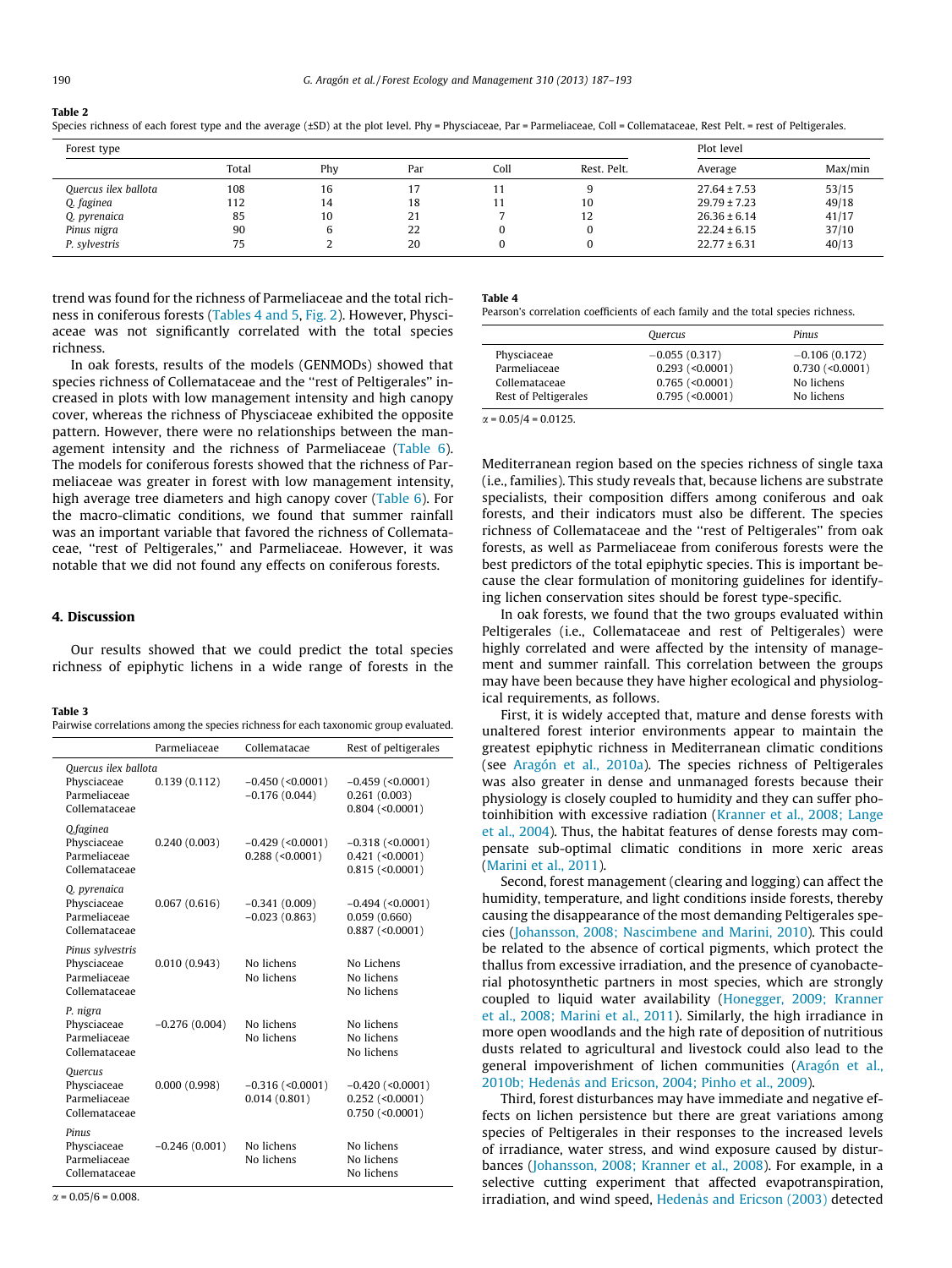### <span id="page-4-0"></span>Table 5 Pearson's correlation coefficients of each family and the total species richness.

|                      | Ouercus ilex ballota | 0. faginea            | O. pyrenaica          | Pinus sylvestris  | P. nigra          |
|----------------------|----------------------|-----------------------|-----------------------|-------------------|-------------------|
| Physciaceae          | $-0.197(0.023)$      | $-0.122(0.140)$       | $-0.270(0.040)$       | 0.026(0.848)      | $-0.133(0.165)$   |
| Parmeliaceae         | 0.261(0.003)         | $0.543$ (< $0.0001$ ) | 0.243(0.066)          | $0.718$ (<0.0001) | $0.744$ (<0.0001) |
| Collemataceae        | $0.750$ (<0.0001)    | $0.822$ (<0.0001)     | $0.874$ ( $0.0001$ )  | No lichens        | No lichens        |
| Rest of Peltigerales | $0.814$ (<0.0001)    | $0.879$ (< $0.0001$ ) | $0.894$ (< $0.0001$ ) | No lichens        | No lichens        |

 $\alpha = 0.05/4 = 0.0125$ .



Fig. 2. Relationship between total epiphytic species richness (at plot level) and the species richness of a single family for oak forests (A and B) and coniferous forests (C).

different responses in the vitality, growth, and damage in three cyanolichens. The thalli of Collema species grew slowly and were fragmented because of their decreased size, whereas those of Leptogium saturninum were less affected [\(Hedenås and Ericson,](#page-6-0) [2003](#page-6-0)). Recently, [Aragón et al. \(2010a, 2010b\)](#page-5-0) showed that typical forested lichens were present in open woodlands but their

## Table 6

Results of the generalized linear models (GENMODs) of the species richness for Parmeliaceae, Physciaceae, Collemataceae, and the ''rest of Peltigerales.'' PDIR = Potential solar direct incident radiation. Coef: coefficient of the variable in the model. SE: Standard error.  $\chi^2$ : Chi-square; P: level of significance of the model corrected for multiple comparisons using Holm´s method ( $P < 0.05$ ). Significant correlations are in bold.

|                                        | Coef. (SE)                           | $\chi^2$       | P                    |
|----------------------------------------|--------------------------------------|----------------|----------------------|
| Quercus (Oak forests)                  |                                      |                |                      |
| Rest of Peltigerales                   |                                      |                |                      |
| Mean annual temperature                | $-0.0097(0.0320)$                    | 0.09           | 0.7624               |
| Summer rainfall                        | 0.0108(0.0034)                       | 10.20          | 0.0014               |
| <b>PDIR</b><br>Canopy cover            | $-0.1677(0.2956)$<br>0.0268(0.0028)  | 0.32<br>88.42  | 0.5705<br>$0.0001$   |
| Mean tree diameter                     | 0.0041(0.0067)                       | 0.38           | 0.5393               |
| Management intensity                   | $-0.1709(0.0506)$                    | 11.39          | 0.0007               |
|                                        |                                      |                |                      |
| Collemataceae                          |                                      |                |                      |
| Mean annual temperature                | 0.0025(0.0015)                       | 2.97           | 0.0846               |
| Summer rainfall                        | 0.0085(0.0022)                       | 15.53          | $0.0001$             |
| <b>PDIR</b>                            | 1.2566 (0.3193)                      | 15.48          | $0.0001$             |
| Canopy cover                           | 0.0205(0.0028)                       | 53.47          | $0.0001$             |
| Mean tree diameter                     | 0.0270 (0.0069)                      | 15.42          | $0.0001$             |
| Management intensity                   | $-0.2723(0.0514)$                    | 28.09          | $0.0001$             |
|                                        |                                      |                |                      |
| Parmeliaceae                           |                                      |                |                      |
| Mean annual temperature                | $-0.0002(0.0007)$                    | 0.07           | 0.7965               |
| Summer rainfall                        | 0.0028(0.0007)                       | 14.73          | 0.0001               |
| <b>PDIR</b>                            | 0.2451 (0.1467)                      | 2.79           | 0.0947               |
| Canopy cover                           | 0.0040(0.0011)                       | 12.71          | 0.0004               |
| Mean tree diameter                     | $-0.0171(0.0026)$                    | 44.29          | $0.0001$             |
| Management intensity                   | $-0.0192(0.0175)$                    | 1.20           | 0.2724               |
|                                        |                                      |                |                      |
| Physciaceae                            |                                      |                |                      |
| Mean annual temperature                | $-0.0000(0.0005)$                    | 0.01           | 0.9259               |
| Summer rainfall<br><b>PDIR</b>         | 0.0003(0.0007)                       | 0.15           | 0.6988               |
| Canopy cover                           | 0.7825 (0.1478)<br>$-0.0052(0.0010)$ | 28.03<br>25.37 | $0.0001$<br>$0.0001$ |
| Mean tree diameter                     | $-0.0023(0.0022)$                    | 1.11           | 0.2920               |
| Management intensity                   | 0.0467(0.0153)                       | 9.36           | 0.0022               |
|                                        |                                      |                |                      |
|                                        |                                      |                |                      |
| Pinus (coniferous forests)             |                                      |                |                      |
|                                        |                                      |                |                      |
| Parmeliaceae                           |                                      |                |                      |
| Mean annual temperature                | 0.0012(0.0019)                       | 0.37           | 0.5440               |
| Summer rainfall                        | 0.0009(0.0009)                       | 0.88           | 0.3477               |
| <b>PDIR</b>                            | $-0.0819(0.1122)$                    | 0.53           | 0.4653               |
| Canopy cover<br>Mean tree diameter     | 0.0028(0.0011)<br>0.0083(0.0016)     | 6.46<br>26.18  | 0.0110<br>$0.0001$   |
| Management intensity                   | $-0.0993(0.0247)$                    | 16.16          | $0.0001$             |
|                                        |                                      |                |                      |
|                                        |                                      |                |                      |
| Physciaceae<br>Mean annual temperature | 0.0180(0.0639)                       | 0.08           | 0.7785               |
| Summer rainfall                        | $-0.0191(0.0271)$                    | 0.50           | 0.4809               |
| <b>PDIR</b>                            | 5.8763 (3.3737)                      | 3.03           | 0.0815               |
| Canopy cover                           | $-0.0467(0.0349)$                    | 1.79           | 0.1805               |
| Mean tree diameter                     | 0.1173(0.0555)                       | 4.46           | 0.0347               |
| Management intensity                   | 0.1319(0.5201)                       | 0.06           | 0.7999               |
|                                        |                                      |                |                      |

moisture retention was greater in more favorable habitats (tree bases, northern sides of tree trunks, or linked to bryophytes) where direct solar radiation was lower.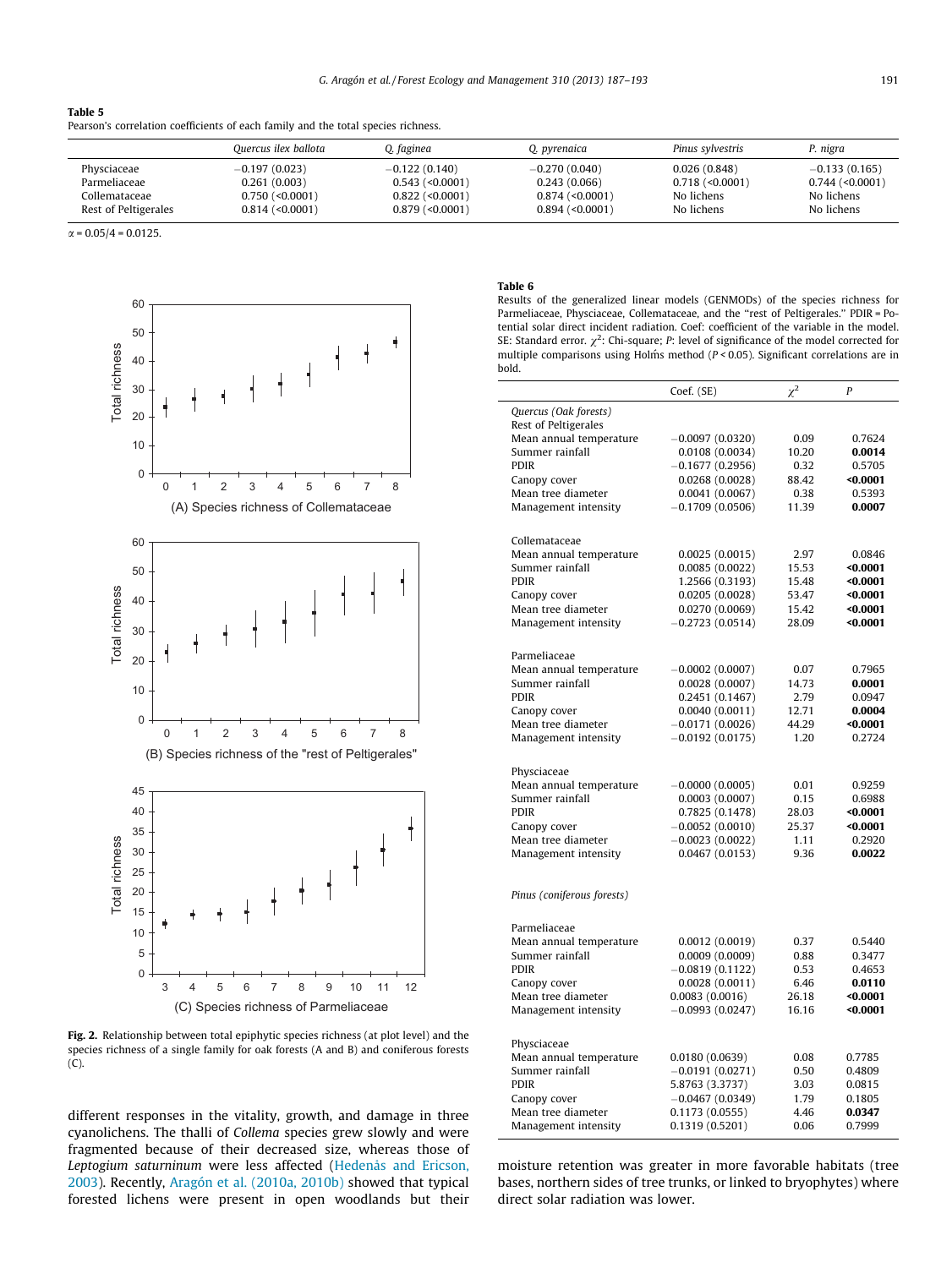<span id="page-5-0"></span>However, we recommend using the complex known as ''rest of Peltigerales'' rather than the family Collemataceae because (1) the species are taxonomically more stable, and (2) they can be more easily recognized in field by nonspecialists (e.g., forests service crews). For example, minutely foliaceous species of Collemataceae such as Collema fragrans, Leptogium intermedium, L. subaridum or L. subtile, can be hardly identifiable in field, while small thalli of Fuscopannaria mediterranea or F. ignobilis, included in ''rest of Peltigerales'', are easily sampled.

Similar to oak forests, old-growth and dense coniferous forests possess a higher epiphytic richness than managed or younger forests [\(Essen et al., 1996; Hauck, 2011; Lesica et al., 1991\)](#page-6-0) because many epiphytic lichens are bound to old forests with long continuity ([Coppins and Coppins, 2002; Hauck, 2011; Rose, 1992; Tibell,](#page-6-0) [1992\)](#page-6-0). Inconspicuous specialist species are frequent in these environmental conditions and some groups have been proposed for use in assessing the epiphytic diversity [\(Coppins and Coppins, 2002\)](#page-6-0). For example, calicioid species (Caliciales s.l.) have been assessed as high species diversity indicators in pine forests ([Selva, 1994,](#page-6-0) [2002; Tibell, 1992\)](#page-6-0), although previous researchers have emphasized the time demands of investigating the potential microsites of these species and the difficulties of identifying species in the field [\(Tibell, 1992; Marmor et al., 2011\)](#page-6-0).

Our results showed that the species richness of Parmeliaceae was significantly correlated to the total epiphytic richness in coniferous forests. Parmeliaceae encompasses strong to moderate photophilous species, which live in almost all environmental conditions and they are usually moderately sensitive to eutrophication (see [Hauck, 2011](#page-6-0)). In oak forests, the Parmeliaceae group was composed mainly of generalist species belonging to Melanelixia, Melanohalea, and Parmelia ([Nimis and Martellos, 2008\)](#page-6-0). In coniferous forests, however, the Parmeliaceae comprised a subset of rather frequent specialist species belonging to Bryoria, Cetraria, Letharia or Usnea, which were favored to the environmental conditions in dense forests (e.g., high humidity and low light levels) [\(Es](#page-6-0)[sen et al., 1996; Hauck, 2011](#page-6-0)) and to the effect of tree size (i.e., a longer time period available for colonization, see [Hauck, 2011;](#page-6-0) [Moning et al., 2009](#page-6-0)).

Finally, as expected, Physciaceae were not correlated with the increase in the total species richness. Physciaceae includes several nitrophytic species belonging to Phaeophyscia, Physcia, and Physconia, which are favored by the increased deposition of nutrientbearing dust (Aragón et al., 2010b; Motiejûnaitë and Faùtynowick, 2005). They are linked to open and managed woodlands (that contain agriculture and livestock) where the species richness is lower compared with undisturbed stands (Aragón et al., 2010a).

From a conservation perspective, our approach supports the requirement of using scientific results in applied conservation biology by identifying ''easy lichen groups'' that can be used to detect areas of high lichen biodiversity. This is the case of the both groups proposed: the ''rest of Peltigerales'' and Parmeliaceae for oak and coniferous forests respectively. This may allow land managers or administrators who lack a deep knowledge of lichenology to become active partners in conservation programs. The economic resources available for research projects are decreasing at present so it is necessary to find alternative methods that will allow us to continue the identification of priority areas for conservation.

Species richness is a fundamental measure of the biodiversity to be considered for practical conservation, although its usefulness is not always desirable because its interpretation entails difficulties ([Magurran, 2004\)](#page-6-0). For example, in areas with various forms of disturbance could coexist a mixture of species of many communities, and the total species richness might be higher than the original habitat type ([Hambler, 2004; Nordén et al., 2007](#page-6-0)). Moreover, species richness is often not recommended to evaluate habitat conservation because a high value in many areas, not always involve the presence of endemic or threatened species ([Prendergast et al.,](#page-6-0) [1993\)](#page-6-0). Thus further studies are needed to find indicators for other community traits such as the species abundance–dominance, species turnover or the presence of rare and threatened species.

## Acknowledgments

Financial support for this study was provided by the Ministerio de Educación y Ciencia (Project BIOFRAG, CGL2007-66066-C04-4/ BOS) and the Ministerio de Ciencia e Innovación (Project EPICON, CGL2010-22049) of Spain.

## Appendix A.

Genera within each family that were considered as potential predictors of the total species richness. The number of species within each genus is shown in parentheses.

Physciaceae Anaptychia (1) Phaeophyscia (2) Physcia (6) Physconia (7) Parmeliaceae Bryoria (3) Cetraria (1) Evernia (1) Flavoparmelia (2) Flavopunctelia (1) Hypogymnia (3) Imshaugia (1) Melanophaea (4) Melanelixia (4) Parmelia (3) Parmelina (2) Parmeliopsis (1) Parmotrema (1) Platismatia (1) Pleurosticta (1) Punctelia (1) Pseudevernia (1) Usnea (3) Collemataceae Collema (8) Leptogium (8) ''Rest of Peltigerales'' Pannariaceae Degelia (2) Fuscopannaria (3) Parmeliella (1) Peltigeraceae Peltigera (3) Nephromataceae Nephroma (3) Lobariaceae Lobaria (3)

## References

- [Aragón, G., Martínez, I., Izquierdo, P., Belinchón, R., Escudero, A., 2010a. Effects of](http://refhub.elsevier.com/S0378-1127(13)00539-2/h0015) [forest management on epiphytic lichen diversity in Mediterranean forests.](http://refhub.elsevier.com/S0378-1127(13)00539-2/h0015) [Appl. Veg. Sci. 13, 183–194.](http://refhub.elsevier.com/S0378-1127(13)00539-2/h0015)
- [Aragón, G., López, R., Martínez, I., 2010b. Effects of Mediterranean dehesa](http://refhub.elsevier.com/S0378-1127(13)00539-2/h0005) [management on epiphytic lichens. Sci. Total Environ. 409, 116–122](http://refhub.elsevier.com/S0378-1127(13)00539-2/h0005).
- [Aragón, G., Martínez, I., García, A., 2012. Loss of epiphytic diversity along a](http://refhub.elsevier.com/S0378-1127(13)00539-2/h0010) [latitudinal gradient in Southern Europe. Sci. Total Environ. 426, 188–195.](http://refhub.elsevier.com/S0378-1127(13)00539-2/h0010)